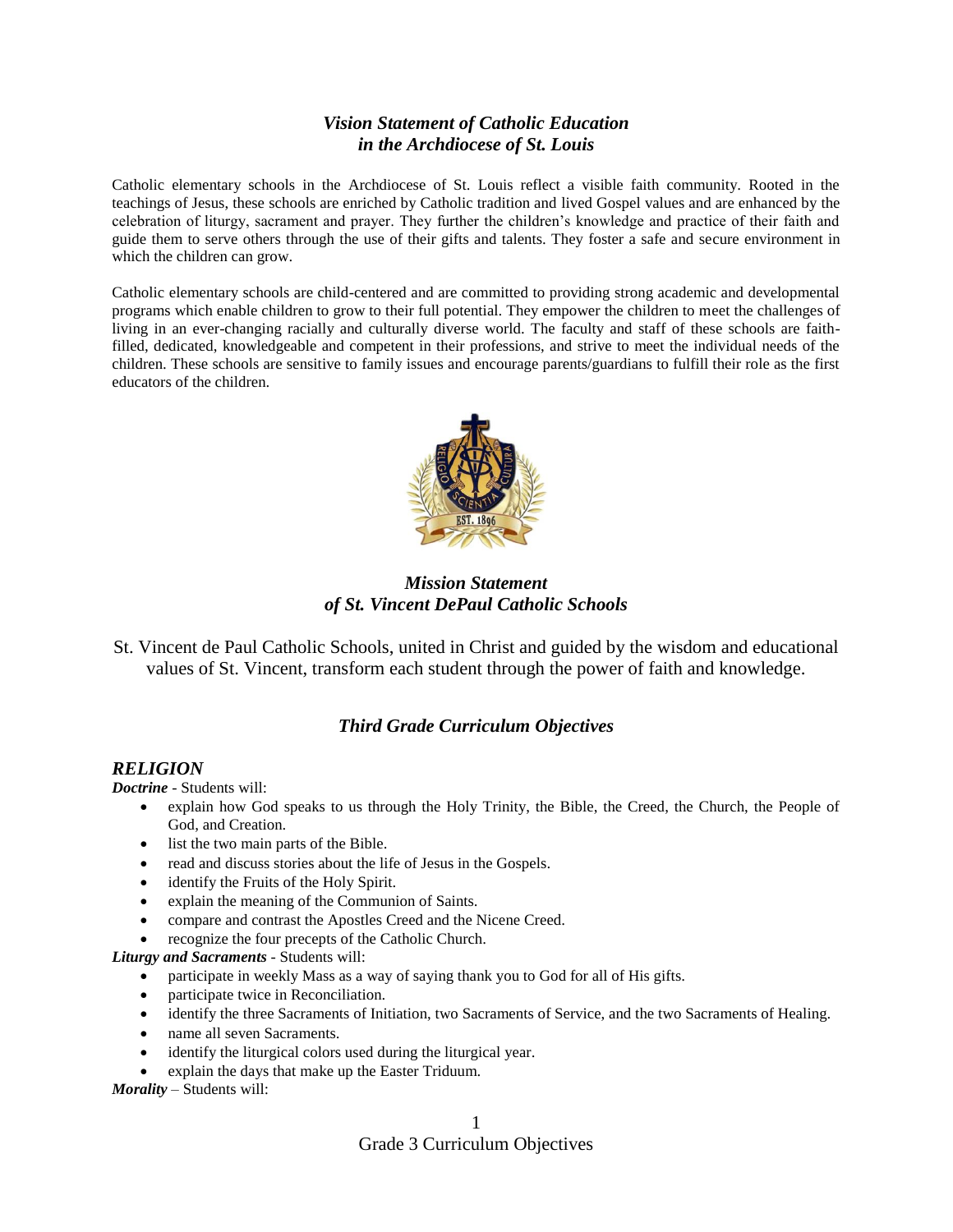- explain the relationship between the Ten Commandments and Holy Days of Obligation.
- identify the three commandments that show love to God and the seven that show love to others.
- describe the gift of sanctifying grace.
- explain why it is important to attend Mass on Sunday and Holy Days of Obligation

*Prayers –* Students will:

- pray the Apostle's Creed, Hail Holy Queen and Memorare.
- pray the Angelus each day at noon.
- pray and reflect on the Way of the Cross.
- describe various forms of prayer, i.e. petition, blessing, praise and thanksgiving.
- pray the rosary in October and May.
- end the day with the Act of Contrition.

*Vincentian History –* Students will:

- read about St. Vincent's work with priests, seminaries and the Congregation of the Mission.
- examine the life of St. Elizabeth Ann Seton and her call to serve God in America.

# *LANGUAGE ARTS*

**Decoding and Phonics** – Students will:

- identify the sounds of beginning and final consonant clusters with 2-3 letters.
- identify the sounds of vowel dipthongs.
- identify R-controlled vowel sounds.
- identify words with three or more syllables.
- identify the base word from prefix or suffix

apply the meaning of prefixes re, un, and dis and suffixes less, ful, and ly when added to a base word.

*Vocabulary & Comprehension* –Students will:

- read and demonstrate an understanding of at least 80% of sight word vocabulary from Levels 8 and 9.
- identify synonyms, antonyms and homonyms.
- use the main idea of a story to choose the best title for a story.
- identify a character's motive or feelings.
- identify a statement as fact or opinion.
- paraphrase a paragraph from multiple choices.

### *Literature* – Students will:

- read two non-fiction books.
- read AR stories in picture books and chapter books at 80% or better scores.

*Writing –* Students will:

- practice writing in cursive using elements of legible handwriting, i.e. correct slant, spacing, letter formation and size.
- identify and punctuate four kinds of sentences: statement, question, command and exclamation.
- identify complete and incomplete sentences.
- write a five sentence paragraph with a main idea and four supporting details.

### *Spelling* – Students will:

use sound patterns to spell twenty-five words and four sentences each week.

### *Language Mechanics* – Students will:

- identify pronouns in a sentence.
- replace a noun with a pronoun.
- capitalize proper nouns for holidays, streets, cities, and states.
- write singular and plural noun forms using s, es, y to ies and by changing spelling.
- identify the present or past tense of a verb.
- apply the correct noun and verb agreement in a sentence.

apply "a" or "an" in front of a noun.

*Study Skills* – Students will:

- list words in ABC order using the third letter.
- identify entry words and definitions in a dictionary.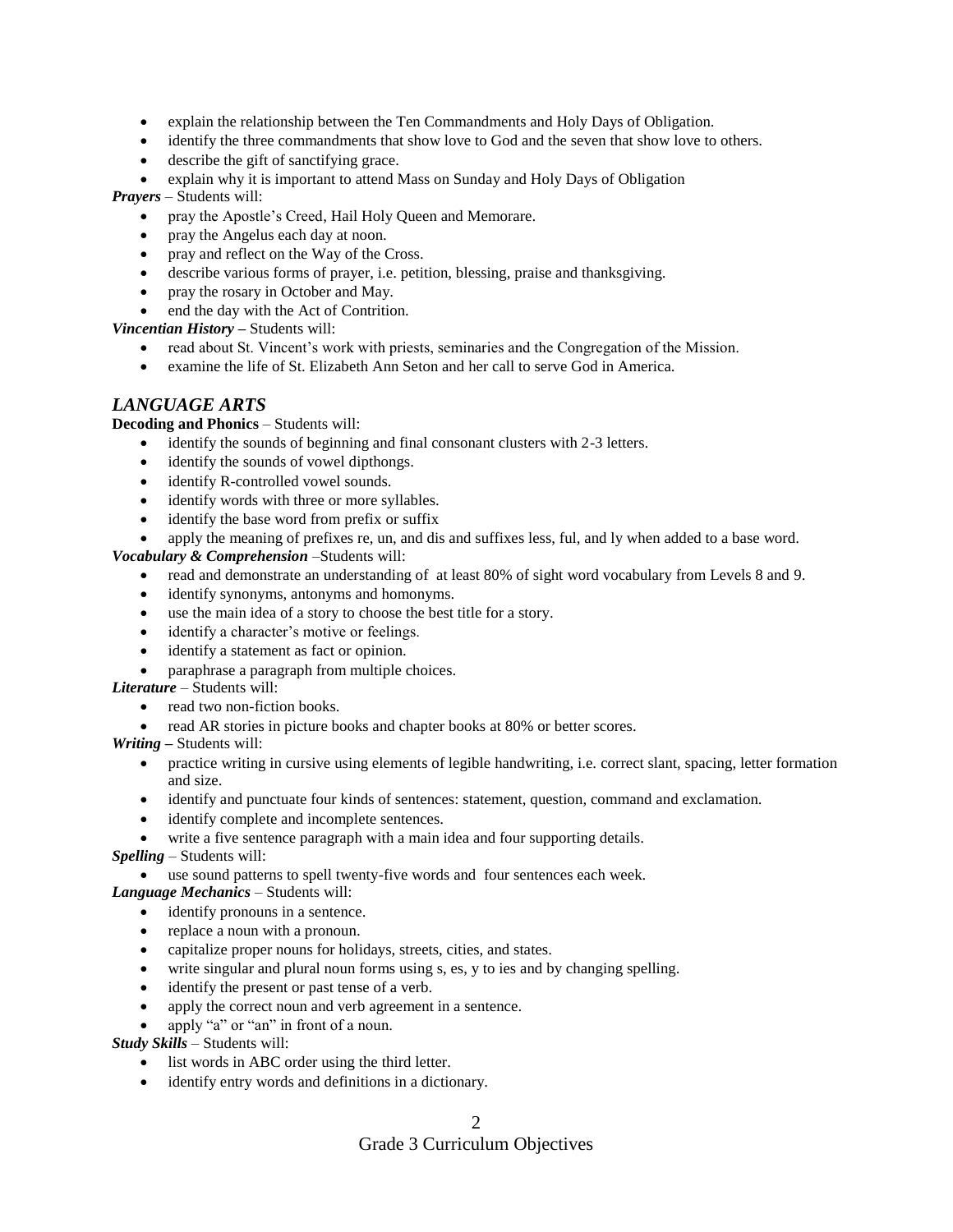# *MATH*

*Number Sense –* Students will:

- identify place value up to four digits.
- identify fractions as parts of a whole and as parts of a collection.
- count odd numbers to 49.
- practice counting patterns 1-9, 10, and 100.
- examine the relationship of addition and multiplication.
- examine the inverse relationship of multiplication and division.
- score 80% or higher on a five minute timed test over 100 subtraction facts.
- estimate answers to the nearest 10 or 100s.
- add and subtract fractions with common denominators.

*Geometry* – Students will:

- estimate and find area and perimeter of shapes.
- identify the number of angles and sides in regular polygons.
- identify lines that are intersection, parallel and perpendicular.

### *Measurement* – Students will:

- identify the attributes of length, area, perimeter, weight, and volume.
- identify time to the nearest minute.
- measure temperature to the nearest degree.
- select and use the correct label to measure length, area, perimeter, weight, volume, time, and temperature.
- identify and use units of measurement that are standard or metric.

### *Algebra –* Students will:

- use a letter or symbol to represent an unknown variable.
- compare quantitative amounts using  $\geq$ ,  $\lt$ , and  $\equiv$  symbols.
- write a mathematical relationship using an equation.

*Using Data* - Students will:

- use mathematical models such as tables and graphs to draw conclusions about quantitative amounts.
- collect data using observations, surveys and experiments.
- read and interpret line, bar and pictographs.

## *SCIENCE*

*Physical Science* – Students will:

- identify the physical properties of water.
- investigate the forces of gravity and magnetism.
- identify simple machines.
- research how energy is used.

*Life Science* – Students will:

- explain how animals and plants live, grow and change.
- identify animals using the five classifications of bird, mammal, reptile, amphibian and fish.
- examine various environments and how they change.

*Earth and Space Science* – Students will:

- compare and contrast the planets in our solar system.
- describe changes on the Earth's surface.
- identify natural resources and how they can be protected.
- describe how the Sun affects the Earth.
- identify different types of clouds.
- research the history of the space program.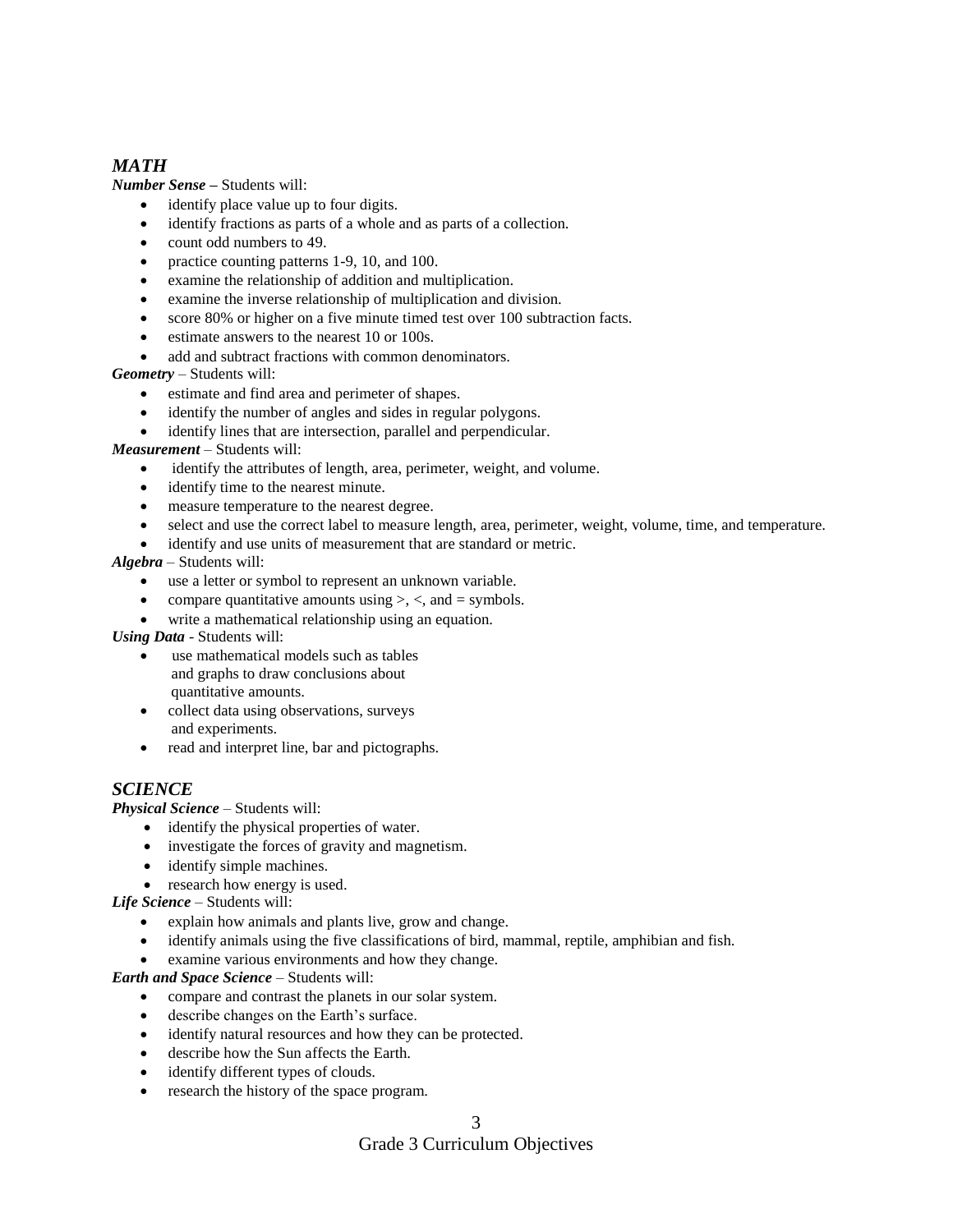#### *Environmental and Health Science* – Students will:

- identify electric and fire safety procedures.
- explain the jobs of muscles and skeleton.
- explain the jobs of the heart and lungs.
- explain at least three ways to be healthy.

### *SOCIAL STUDIES*

#### *Geography –* Students will:

- identify the hemispheres on a map.
- describe identify when to use a map, glove or atlas to locate a place.
- use a compass rose and map key to locate places on a map.
- identify when to use an encyclopedia, atlas, or dictionary.

### *History* – Students will:

- examine how America was discovered and explored.
- examine the cause and effect of Dr. Martin Luther King' work.
- examine the history of Perryville as a rural community.
- compare and contrast the lives of people in the past and present.

#### *United States Government* – Students will:

- examine the role of the mayor, governor, and president.
- name the current mayor, governor, president.
- hold a mock election.

*Community Features* – Students will:

- explain how rights and responsibilities are related in a community.
- describe how responsible people care for others in a community.
- identify skills that are needed to work successfully and peacefully in a group.

### *Other Cultures –* Students will:

- describe how missionaries work in another country.
- compare and contrast urban and rural cultures in our country.

### *MUSIC –* Students will:

- sing partner songs, rounds and ostinato patterns and two-part harmony.
- practice liturgical Music for Mass.
- practice singing on pitch, in rhythm, an appropriate timbre, diction, and posture.
- read and play notes on treble clef staff.
- perform simple songs on the recorder.
- clap and count quarter, half, dotted half, and whole note and rest patterns.
- examine styles of music from various historical periods and cultures.

### *ART –* Students will:

- identify complementary colors.
- use crayons, markers, and paint.
- create a poster to communicate an idea.
- use a mosaic technique to make a picture.
- imitate an artist's painting.
- create a picture using their imagination.
- relate art to holidays, seasons, and special events.

### *PHYSICAL EDUCATION –* Students will:

- examine good stretching, warm-up, and cool-down techniques.
- examine protagonist and antagonist muscles.
- dribble and pass a soccer ball.
- shooting and passing a basketball.